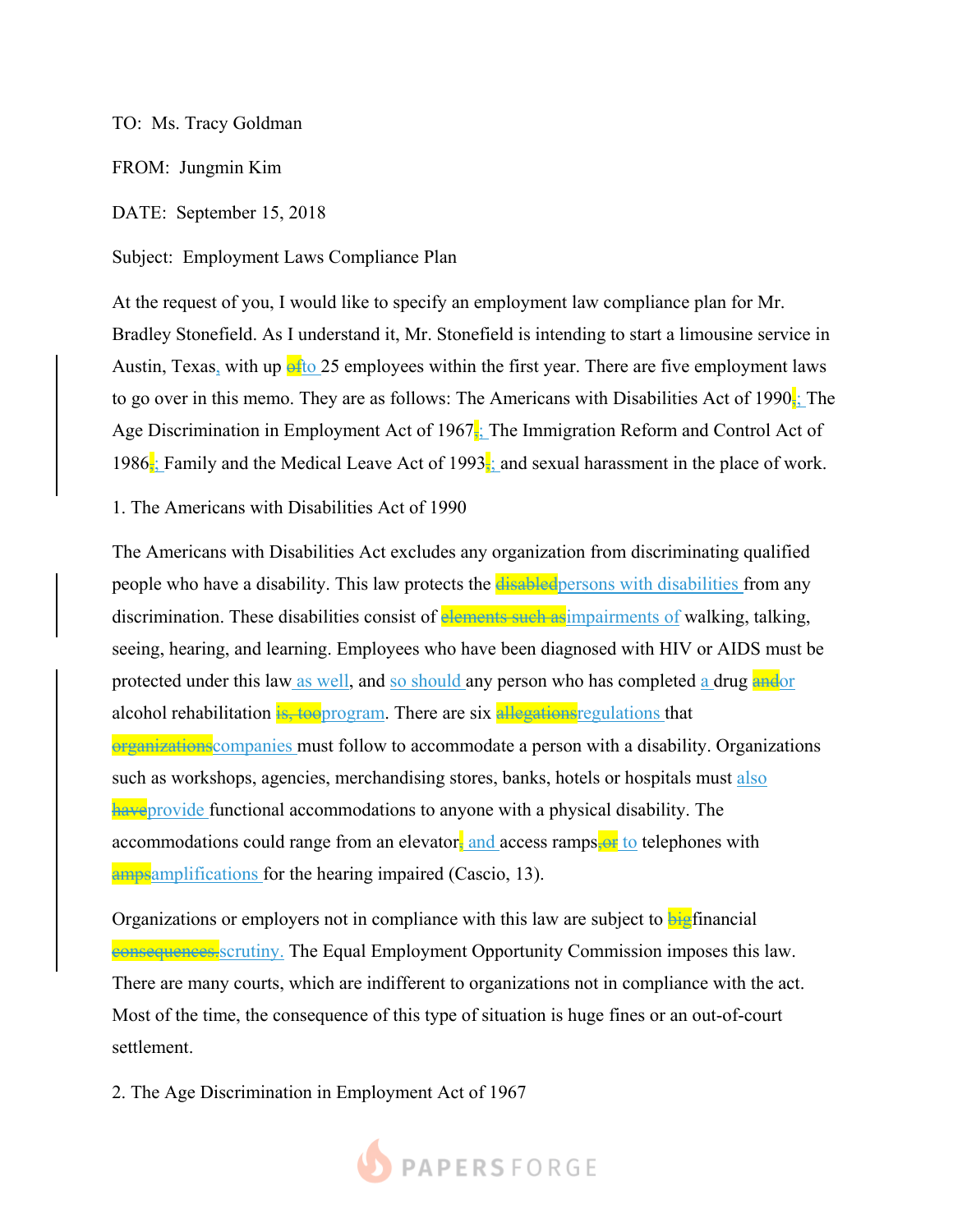This act disallows any discrimination in pay, benefits, or continued employment for anyone who is 40 or older. This law stops organizations from selecting older employees when it is time for layoffs. If the organization claims the layoff was based on lack of performances of employees, he or she must appeal provide proof to show the courts (Cascio, 13). If there are reports of an organization disobeying the age discrimination act, the Equal Employment Opportunity Commission (EEOC) is informed. The Equal Employment Opportunity Commission It will then do an investigation of investigate the noncompliance. If The Equal Employment Opportunity the EEOC finds the employer in violation of thisthe act, an attempt will be made to contact the employee who was accused. There will be a meeting set up between each person involved to come to some kind of agreement. If he or she cannot reach an agreement, the accused-employee will have 90 days to file a grievance (Russell, 13).

3. The Immigration Reform and Control Act of 1986

This specific law has to be followed by every organization, even if he or shesuch a company only employs one employee. If an organization hires an employee who is not legally approved to work in the United States U.S., the **organization** company is not permitted to continue to employ him or her or hire any others. If the employee has the appropriate identification documentation to work in the United States U.S., he or she must give provide the employer with the correct identification and work approval. This identification most of the time usually comes in the form of a green card. Organizations are not permitted to discriminate a person's against individuals on the basis of their citizenship or national origin, no matter the size of the organization (Casico, 13).

If the an employee haspossesses the proper paperwork to work in the United States, the U.S., the organization is required to take consider the potential application of such an employee into consideration. If the organization discriminates, there could be severe penalties for the employee employershould face. If an organization hires unauthorized workers in the United States U.S., the employers are fined anywhere from \$100 to \$1,100 for each per employee. There are criminal sanctions **provided** for organizations that continue to repeat these types of violations (Cascio, 13).

4. The Family and Medical Leave Act of 1993